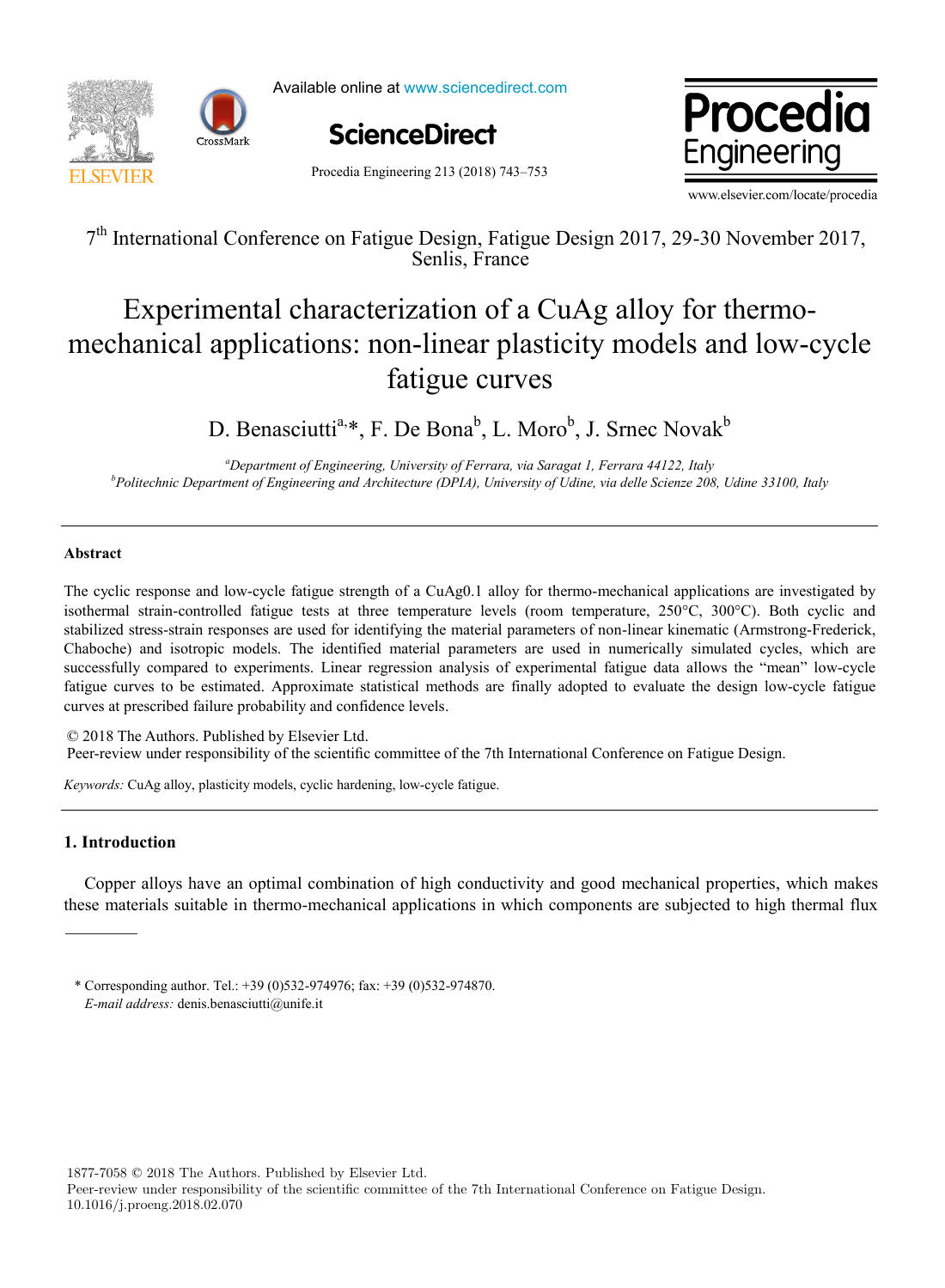combined to mechanical loads. An example in continuous casting plants is a mold (or crystallizer), which is a long  $(-1m)$  hollow component where the molten steel starts to solidify. Owing to the high temperatures of the molten steel, the mold is subjected to a high thermal flux – also varying over time (due to plant switch on/off) – which may cause a network of thermal cracks to appear on the inner surface.

In the design phase, finite element modeling can profitably be used for simulating the mold thermo-mechanical response and to compute stresses and strains, which, combined with fatigue curves, allow the mold service life to be estimated. Numerical modeling requires suitable plasticity models, calibrated on experimental data. Conventional molds are usually made by CuAg, CuCrZr, or sometimes CuNiBe alloys [1]. While thermo-physical and mechanical properties in the literature mainly refer to CuCrZr alloys, data for CuAg alloys are far more scarce [1].

Aiming to provide a contribution, this work will experimentally characterize a CuAg0.1 alloy for thermomechanical applications by using low-cycle fatigue tests at three different temperatures (room, 250 °C, 300 °C). Stress-strain data recorded in each test are used for identifying parameters of non-linear kinematic and isotropic plasticity models. Numerical simulations using the identified material parameters are next compared to experimental cyclic responses.

Experimental data are finally used for estimating the low-cycle fatigue curves by regression analysis and further re-analyzed by approximate statistical methods to evaluate design fatigue curves at prescribed levels of failure probability and confidence. The results of this extensive experimental characterization could be used both for numerically simulating the cyclic plasticity response and for estimating the service life of components in CuAg alloy that are subjected to thermo-mechanical loads.

| Nomenclature     |                                  |                                     |                                    |  |  |  |
|------------------|----------------------------------|-------------------------------------|------------------------------------|--|--|--|
| $\boldsymbol{b}$ | speed of stabilization           | β                                   | confidence level                   |  |  |  |
| $\mathcal{C}$    | fatigue ductility exponent       | $\boldsymbol{\eta}$                 | non-linear recovery parameter      |  |  |  |
| $\overline{C}$   | initial hardening modulus        | $\varepsilon_{\rm a,el}$            | elastic strain amplitude           |  |  |  |
| $\overline{D}$   | ductility                        | $\varepsilon_{\rm a,pl}$            | plastic strain amplitude           |  |  |  |
| $\boldsymbol{e}$ | fatigue strength exponent        | $\varepsilon_{a,\text{tot}}$        | total strain amplitude             |  |  |  |
| E                | Young's modulus                  | $d\mathbf{\varepsilon}_{\text{pl}}$ | plastic strain rate tensor         |  |  |  |
| ${\cal N}$       | number of cycles                 | $\varepsilon_{\text{pl,acc}}$       | accumulated plastic strain         |  |  |  |
| $N_{\rm f}$      | number of cycles to failure      | $\varepsilon'_{\rm f}$              | fatigue ductility coefficient      |  |  |  |
| $2N_f$           | number of reversals to failure   | $\sigma_{\rm v0}$                   | initial yield stress               |  |  |  |
| $\boldsymbol{R}$ | drag stress - isotropic variable | $\sigma_{\rm{ys}}$                  | cyclic (saturated) yield stress    |  |  |  |
| $R_{\infty}$     | saturation value                 | $\sigma_{\rm a}$                    | stress amplitude                   |  |  |  |
| $\boldsymbol{S}$ | standard deviation               | $\sigma_{\rm f}$                    | fatigue strength coefficient       |  |  |  |
| $\boldsymbol{S}$ | deviatoric stress tensor         | $\sigma_{\text{max.1}}$             | maximum stress in $1st$ cycle      |  |  |  |
| $\boldsymbol{X}$ | back stress (kinematic) tensor   | $\sigma_{\rm max,s}$                | maximum stress in stabilized cycle |  |  |  |
| $\alpha$         | failure probability              | $\sigma_{\rm{uts}}$                 | ultimate tensile strength          |  |  |  |

#### **2. Non-linear hardening models: theoretical background**

The yield surface can be represented by a combined kinematic and isotropic model as [2]:

$$
\sqrt{\frac{3}{2}(S-X)} \cdot (S-X) - R - \sigma_{y0} = 0 \tag{1}
$$

where  $S$  is the deviatoric stress tensor,  $X$  is the kinematic tensor (back stress),  $R$  is the isotropic variable (drag stress),  $\sigma_{y0}$  is the initial yield stress (in absence of plastic deformation). The back stress controls the translation of the yield surface (kinematic model), whereas the isotropic variable *R* controls the homothetic expansion (isotropic model) of the yield surface. Kinematic and isotropic models are implemented in commercial finite element codes and allow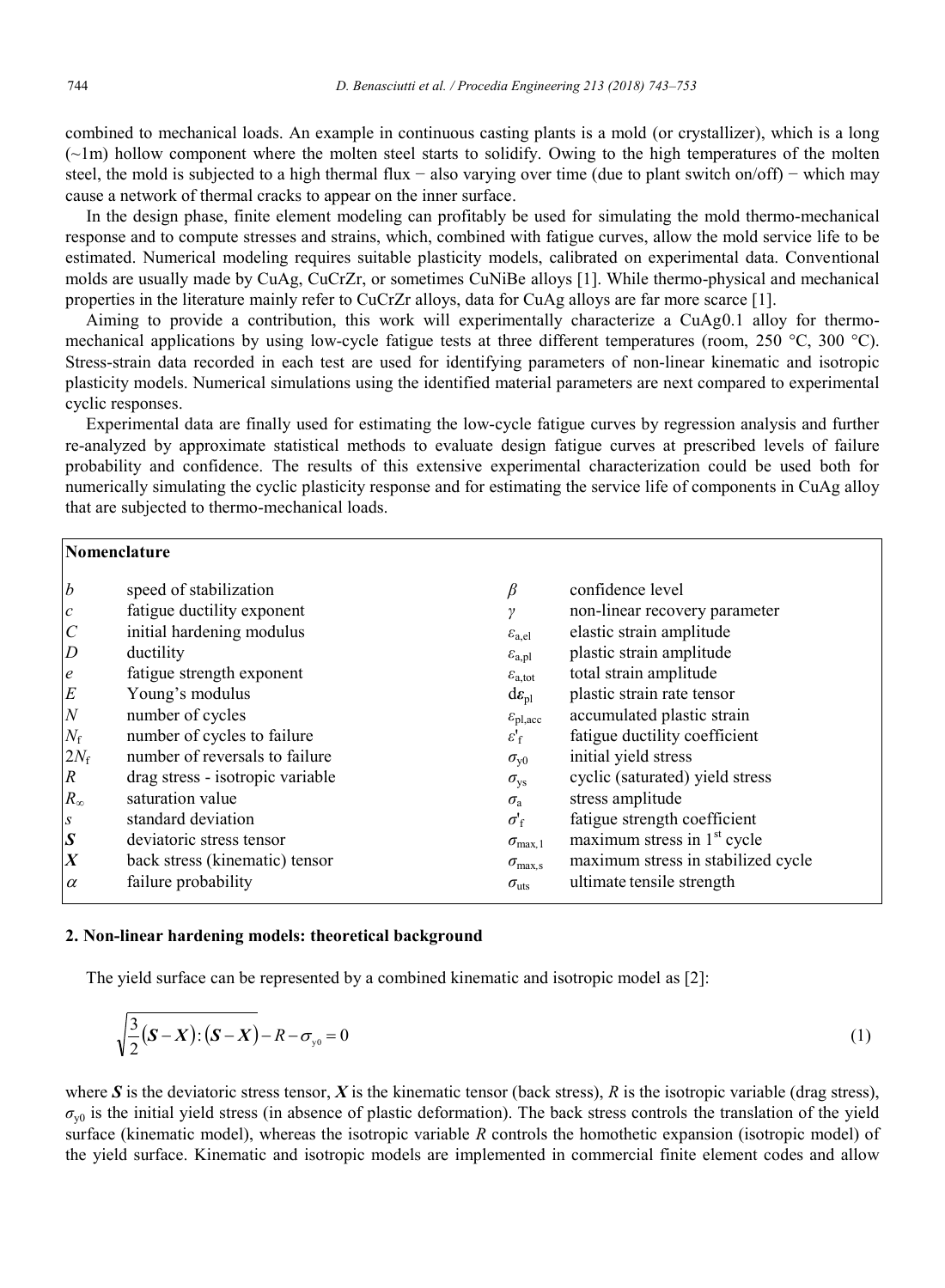simulating the elasto-plastic response of materials subjected to cyclic loadings, especially in steel-making components [3-7].

The literature provides several theories for kinematic and isotropic models. In the non-linear kinematic Armstrong-Frederick (AF) model, for example, the increment of the back stress tensor is related to the increment of both plastic strain tensor  $d\varepsilon_{\text{pl}}$  and accumulated plastic strain  $\varepsilon_{\text{pl,acc}}$  [2]:

$$
dX = \frac{2}{3}Cde_{p1} - \gamma Xde_{p1,acc}
$$
 (2)

where *C* is the initial hardening modulus and  $\gamma$  is the non-linear recovery parameter that controls the decrease rate of the hardening modulus as plastic strain accumulates. For uniaxial loading, Eq. (2) yields [2]:

$$
X = \nu \frac{C}{\gamma} + \left(X_0 - \nu \frac{C}{\gamma}\right) \exp\left[-\nu \gamma \left(\varepsilon_{\text{pl}} - \varepsilon_{\text{pl},0}\right)\right]
$$
\n(3)

in which  $\nu=\pm 1$  defines the load direction (tension or compression),  $\varepsilon_{p1,0}$  and  $X_0$  are the initial values of plastic strain and back stress, respectively, at the beginning of each loading branch. In a stabilized cycle, the stress amplitude  $\sigma_a$ , the saturated yield stress  $\sigma_{\rm vs}$  and the plastic strain amplitude  $\varepsilon_{\rm a,pl}$  are related by [2]:

$$
\sigma_{\rm a} = \sigma_{\rm ys} + \frac{C}{\gamma} \tanh(\gamma \varepsilon_{\rm a,pl})
$$
 (4)

The Chaboche model is obtained by superimposing several AF models [2]:

$$
X = \sum_{i=1}^{n} X_i \quad ; \quad dX_i = \frac{2}{3} C_i d\varepsilon_{p1} - \gamma_i X_i d\varepsilon_{p1,acc} \quad \to \quad \sigma_a = \sigma_{ys} + \sum_{i} \frac{C_i}{\gamma_i} \tanh(\gamma_i \varepsilon_{a,p1}) \tag{5}
$$

The non-linear isotropic model is governed by the following equation [2]:

$$
dR = b(R_{\infty} - R)d\varepsilon_{\text{pl,acc}} \tag{6}
$$

where  $R_\infty$  is the saturated drag stress, *b* is the parameter that controls the speed of hardening ( $R_\infty$ >0) or softening (*R*∞<0). Integration of Eq. (6) for uniaxial loading gives an expression that links drag stress to accumulated plastic strain [2]:

$$
R = R_{\infty} \left[ 1 - \exp\left( -b\varepsilon_{\text{pl,acc}} \right) \right] \tag{7}
$$

For cyclic loading, the evolution of *R* can also be correlated to the change of maximum stress  $\sigma_{\text{max},i}$  in the  $N^{\text{th}}$  cycle, relative to the maximum stress in the first cycle,  $\sigma_{\text{max},1}$ , and in the stabilized cycle,  $\sigma_{\text{max},s}$  [2]:

$$
\frac{\sigma_{\text{max},i} - \sigma_{\text{max},1}}{\sigma_{\text{max},s} - \sigma_{\text{max},1}} \approx \frac{R}{R_{\infty}} = 1 - e^{-b\varepsilon_{\text{place}}}
$$
\n(8)

In strain-controlled loading, the accumulated plastic strain after *N* cycles is  $\varepsilon_{p\perp}a_c \approx 2\Delta\varepsilon_{p\perp}N$ , where  $\Delta\varepsilon_{p\perp} = 2\varepsilon_{a,p\perp}$  is the plastic strain range (twice the amplitude) in one cycle. The non-linear isotropic model in Eq. (8) assumes that the change of maximum stress  $\sigma_{\text{max}}$  in cyclic hardening/softening only depends on the amount of accumulated plastic strain  $\varepsilon_{\text{pl,acc}}$ , independently of the actual value of plastic strain amplitude  $\varepsilon_{\text{a,pl}}$ . In a combined model, the kinematic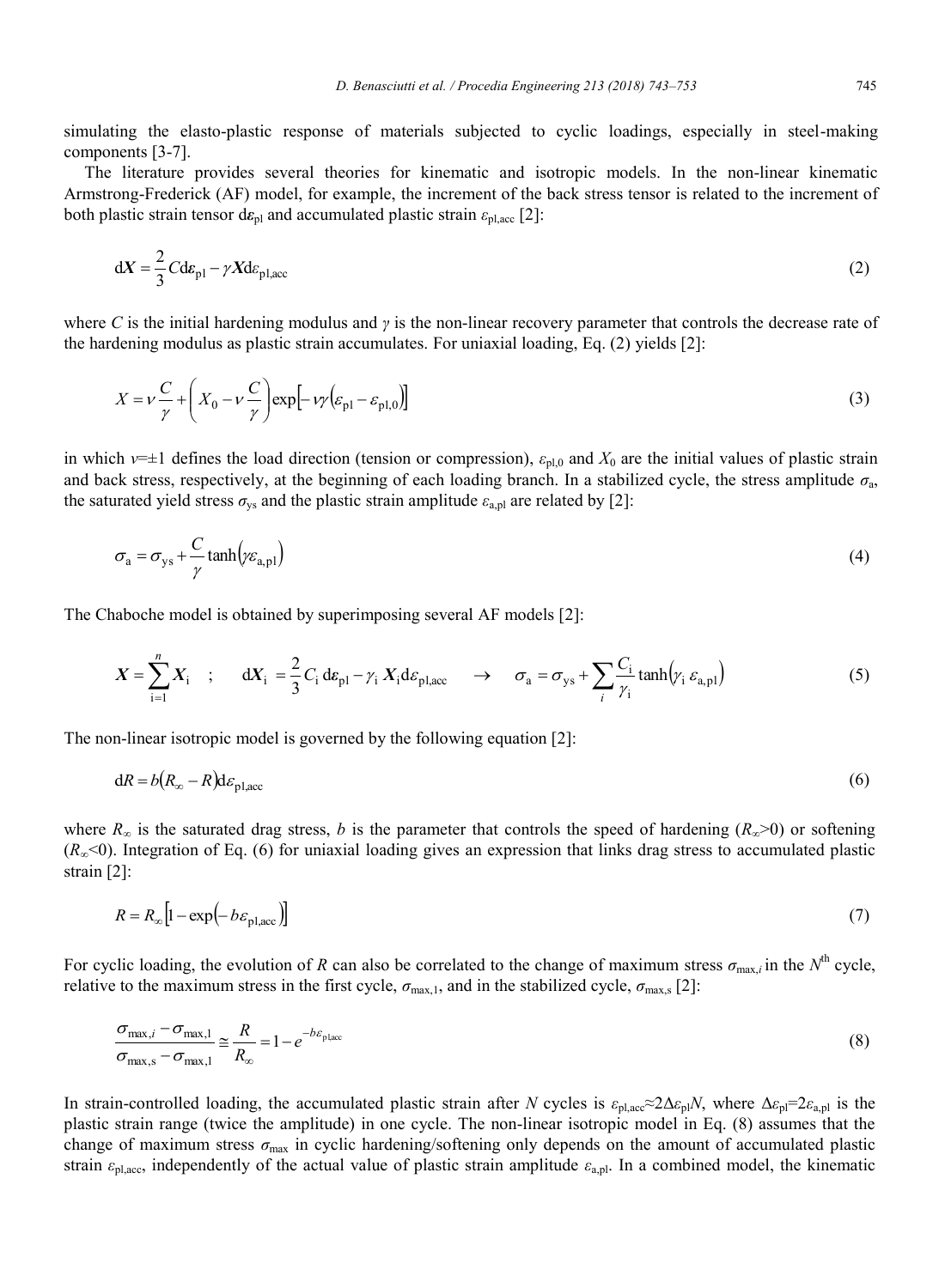and isotropic models sum up and, in uniaxial loading, the maximum stress at a certain level of accumulated plastic strain  $\varepsilon_{\text{pl,acc}}$  is  $\sigma_{\text{max}}(\varepsilon_{\text{pl,acc}}) = \sigma_{\text{v0}} + X(\varepsilon_{\text{pl,acc}}) + R(\varepsilon_{\text{pl,acc}})$ .

### **3. Plasticity models: identifying parameters from experimental data**

#### *3.1. Experimental tests*

Low-cycle fatigue (LCF) tests were carried out on a CuAg0.1 alloy, classified in ASTM B 124 standard [8]. Fatigue tests were performed on un-notched cylindrical specimens at three temperature levels: room (20 °C), 250 °C, 300 °C. Experimental tests applied strain-controlled cycles with fully reversed  $(R<sub>ε</sub>=1)$  triangular waveform and strain rate  $0.01 \text{ s}^{-1}$ . Room temperature tests used a servo-hydraulic Instron-Schenck machine with nominal force  $\pm$ 250 kN and mechanical grips. High temperature tests used an Instron machine with nominal force  $\pm$ 100 kN and water cooled grips, where specimens were induction heated (coil). In all tests, elongation of samples was measured by extensometers. Tests were interrupted before specimen complete failure. The number of cycles to failure *N*<sup>f</sup> was conventionally defined when the maximal stress decreased by 80% from its initial value. Additional information about experimental testing can be found in [9].

### *3.2. Identification of material parameters*

Young's modulus *E* and initial yield stress  $\sigma_{y0}$  were identified first, as they allowed the elastic strain  $\varepsilon_{el} = \sigma/E$  and plastic strain  $\varepsilon_{\text{pl}} = \varepsilon - \varepsilon_{\text{el}}$  to be computed from the total strain  $\varepsilon$  and axial stress  $\sigma$  recorded in loading cycles. The Young's modulus was determined on the straight upward portion of the first cycle. Subsequently, the initial yield stress  $\sigma_{v0}$  was identified on the tensile portion of the first loading cycle, while the cyclic (saturated) yield stress  $\sigma_{vs}$ was measured on the stabilized stress-strain cycle (approximately at half of the total number of cycles to failure).

| Temp.<br>[°C] | E<br>[MPa] | $\sigma_{\!\scriptscriptstyle\mathrm{V}0}$<br>[MPa] | Kinematic model |      |       |       |       |       |              | Isotropic model |
|---------------|------------|-----------------------------------------------------|-----------------|------|-------|-------|-------|-------|--------------|-----------------|
|               |            |                                                     | U1              |      | $C_2$ |       | C3    |       | $R_{\infty}$ | b               |
| 20            | 19080      | 130                                                 | 40240           | 2611 | 36700 | 2612  | 17330 | 342.1 | $-75.7$      | 2.352           |
| 200           | 106600     | 113                                                 | 39740           | 1550 | 18060 | 1532  | 6503  | 302.7 | $-80.2$      | 3.894           |
| 300           | 103800     | 110                                                 | 28600           | 1052 | 1850  | 599.8 | 1142  | 517.6 | $-76.6$      | 5.293           |

Table 1. Material parameters estimated from experimental data.

Parameters of plasticity models (kinematic and isotropic) were estimated separately and sequentially. In fact, the kinematic model stabilizes after a few cycles [2] and the change of maximum stress during cyclic loading is essentially controlled by the isotropic model. On the other hand, the isotropic model gives a negligible increment of maximum stress in the first cycle, due to the small value of accumulated plastic strain associated to a small speed of stabilization for the CuAg alloy (small *b* parameter, see Table 1).



Fig. 1. Kinematic model calibrated on experimental data at room temperature.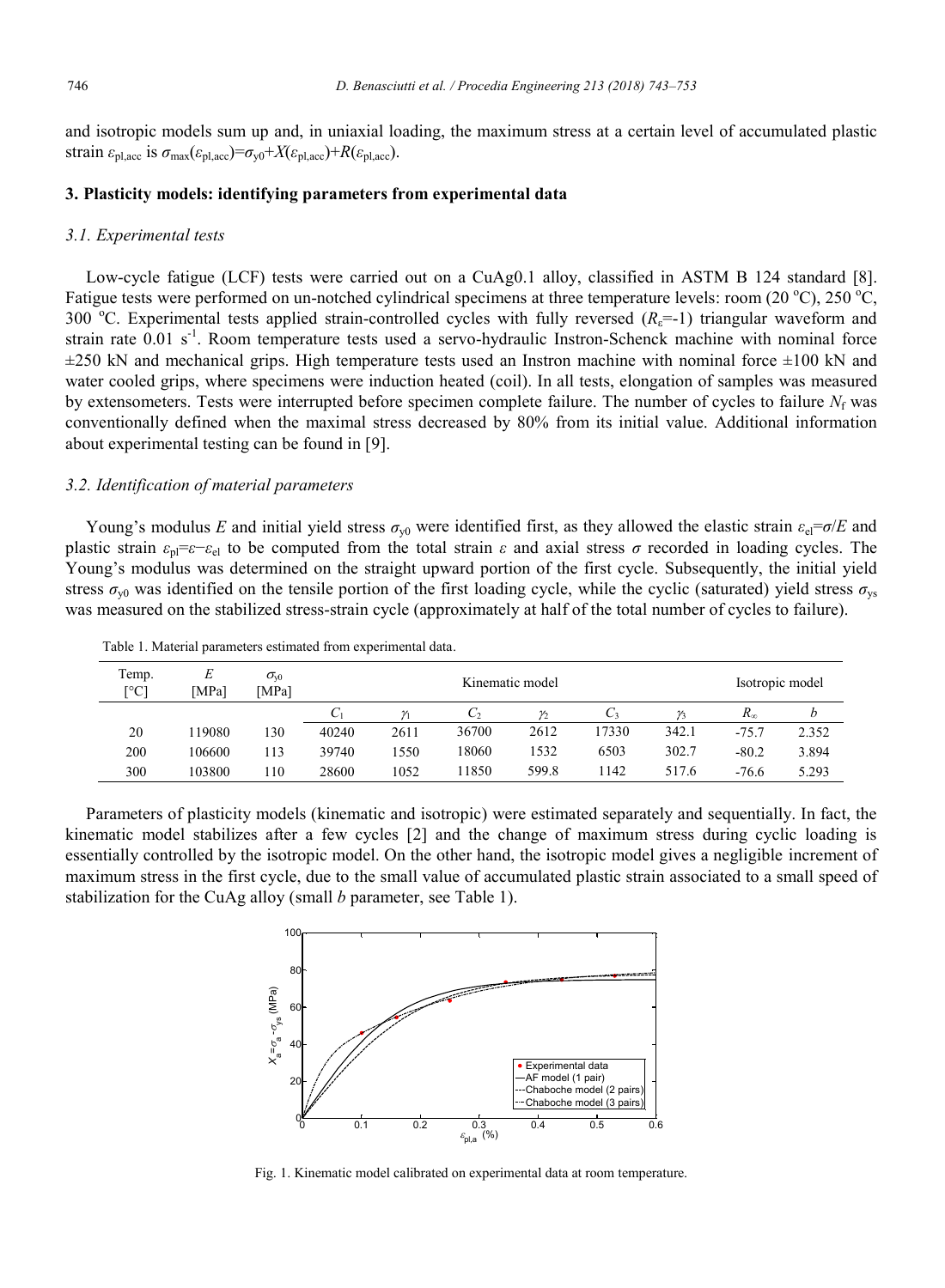

Fig. 2. Comparison between experimental vs. simulated cycles: (a)-(c) same strain amplitude, different temperatures; (d)-(f) same temperature, different strain amplitudes.

Fig. 2 compares the experimental cycles to numerically simulated cycles obtained by a kinematic model implementing the parameters  $(C_i, \gamma_i)$  identified before. The three-pair model always gives the best agreement to experiments, both for cycles at same strain amplitude and different temperature (room, 250 °C, 300 °C) and for cycles at same temperature and different strain amplitudes. Table 1 summarizes the parameters estimated at each temperature.

Isotropic variables ( $R_\infty$ , *b*) were estimated next. Fig. 3(a) illustrates the evolution of the maximum stress  $\sigma_{\text{max},i}$  at each loading cycle *N*, for cycles at different values of total strain amplitude  $\varepsilon_{a, tot}$ . The decreasing trend confirms a softening behaviour for the CuAg alloy. The saturated stress  $R_{\infty} = \sigma_{\max,1} - \sigma_{\max,s}$  is the difference between the maximum stress in the first cycle,  $\sigma_{\text{max},1}$ , and in the stabilized cycle,  $\sigma_{\text{max},s}$ .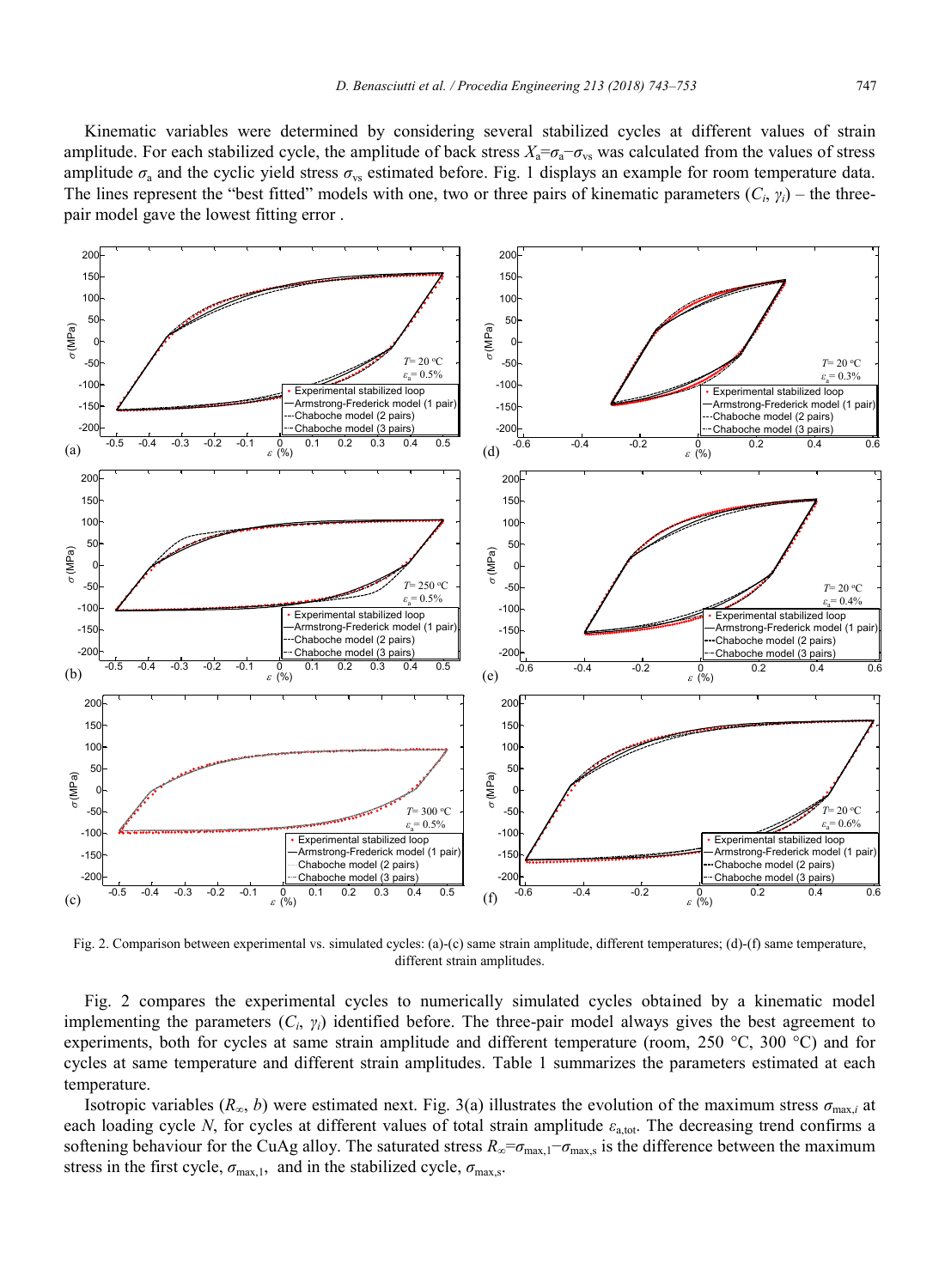

Fig. 3. (a) Maximum stress vs. number of cycles; (b) "best fitting" of isotropic model. Room temperature data.

The values  $\sigma_{\text{max},i}$ ,  $\sigma_{\text{max},s}$  are then combined to plot, in Fig. 3(b), the left hand side of Eq. (8) against the number of cycles *N*, for different values of strain amplitude  $ε_{a, tot}$ . Fig. 3(b) points out a marked dependence on the strain amplitude, which actually contradicts the hypothesis behind the isotropic model. This dependence, also observed in [10] for a nickel-based superalloy, explains the poor fitting observed in Fig. 3(b). Parameter *b* was finally estimated by calibrating Eq. (8) to the experimental points in Fig. 3(b).

Finally, Fig. 4 compares the experimental cycles to simulated cycles obtained by a combined kinematic and isotropic model, whose parameters (see Table 1) were estimated previously. Fig. 4 refers to 50 cycles at a strain amplitude  $\varepsilon_{a,\text{tot}}$ =0.5%, at room temperature.



Fig. 4. Comparison between experiments and cycles simulated by a combined model.

### **4. Low-cycle fatigue curves**

Experimental low-cycle fatigue data were used to estimate the Manson-Coffin equation [11]:

$$
\varepsilon_{\text{a,tot}} = \varepsilon_{\text{a,el}} + \varepsilon_{\text{a,pl}} = \frac{\sigma_{\text{f}}^{\prime}}{E} \left( 2N_{\text{f}} \right)^{\rho} + \varepsilon_{\text{f}}^{\prime} \left( 2N_{\text{f}} \right)^{\rho} \tag{9}
$$

where  $\varepsilon_{a,\text{tot}}$  is the total strain amplitude (sum of elastic  $\varepsilon_{a,\text{el}}$  and plastic  $\varepsilon_{a,\text{pl}}$  strain amplitudes),  $2N_f$  is the number of reversals to failure, whereas other symbols are: *σ*'<sub>f</sub> = fatigue strength coefficient, *ε*'<sub>f</sub> = fatigue ductility coefficient, *e*, *c* =exponents.

To calibrate the parameters of Eq. (9) on experimental data, a regression analysis has to be performed separately for the elastic and plastic strain contributions. To this purpose, a regression model  $y=$ *A*+*Bx*+ $\delta$  is used, where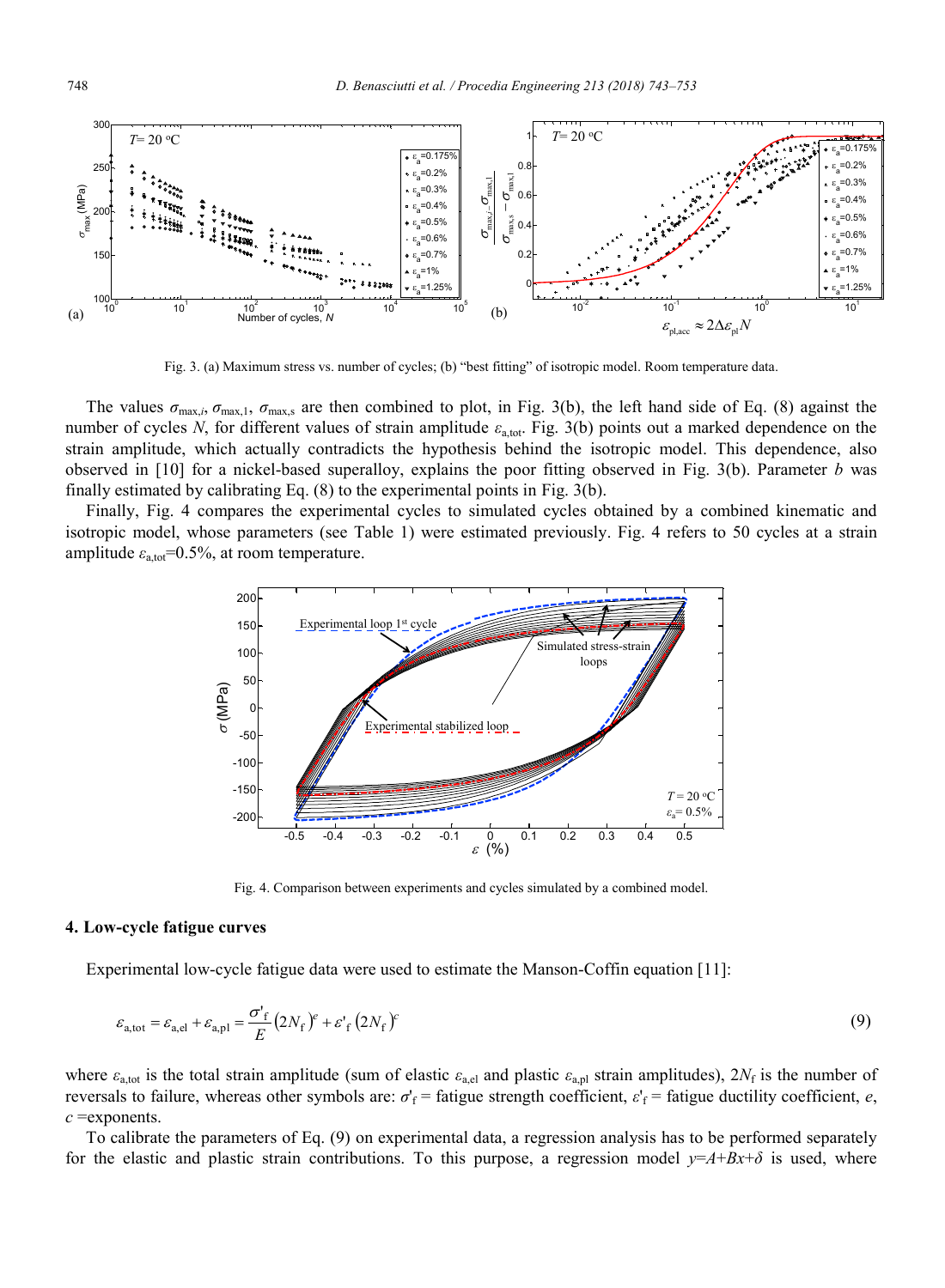*x*=log( $\varepsilon_a$ ), *y*=log( $2N_f$ ) are the transformed variables (obviously,  $\varepsilon_a = \varepsilon_{a,el}$  and  $\varepsilon_a = \varepsilon_{a,pl}$  for elastic and plastic components), whereas *δ* is a Gaussian random variable with zero mean value and constant standard deviation *s* ("homoscedastic" model), which allows the regression model to quantify the statistical scatter of fatigue life  $2N_f$ .



Fig. 5. Low-cycles fatigue tests at room temperature and 300 °C: experiments, regression lines and "Universal Slopes Equation".

Linear regression analysis provides a set of expressions (e.g. see [11]) that permit the estimators  $\hat{A}$ ,  $\hat{B}$ ,  $\hat{S}$ , and therefore the "mean" strength curve  $\hat{y} = \log(2\hat{N}_f) = \hat{A} + \hat{B}x$ , to be estimated from *n* experimental points  $(x_i, y_i)$ , *i*=1,…,*n*. The parameters of the "mean" Manson-Coffin curve are then obtained directly by anti-transforming the regression estimators [12]:

$$
\frac{\hat{\sigma}^{\prime}_{f}}{E} = 10^{\left(-\hat{\lambda}_{el}/\hat{B}_{el}\right)} \quad , \quad \hat{e} = \frac{1}{\hat{B}_{el}} \qquad ; \qquad \hat{\varepsilon}^{\prime}_{f} = 10^{\left(-\hat{A}_{pl}/\hat{B}_{pl}\right)} \quad , \quad \hat{c} = \frac{1}{\hat{B}_{pl}} \tag{10}
$$

where subscripts "el" and "pl" refer to the elastic and plastic components, respectively. The low-cycle fatigue curve in total strain amplitude is obtained by summing up the equations of elastic and plastic strain components. In Fig. 5, the "mean" low-cycle fatigue curve is compared with experimental tests at room temperature and 300 °C (elastic, plastic and total strain contributions are shown).

### *4.1. Approximate low-cycle fatigue curves from monotonic tensile properties*

Low-cycle fatigue tests are generally costly and time-consuming. Simplified methods for estimating fatigue curves from monotonic tensile properties are particularly useful, especially in industry or at early design phases. A noteworthy example of simplified method is the "*Universal Slopes Equation*" (USE) proposed by Manson [11,13]:

$$
\Delta \varepsilon_{\text{tot}} = \Delta \varepsilon_{\text{el}} + \Delta \varepsilon_{\text{pl}} = 3.5 \left( \frac{\sigma_{\text{uts}}}{E} \right) N_{\text{f}}^{-0.12} + D^{0.6} N_{\text{f}}^{-0.6}
$$
\n(11)

where  $\sigma_{\text{uts}}$  is the tensile strength, *D* the ductility depending on percent necking  $Z$ %, whereas fixed slopes -0.12 and 0.6 are assumed for all materials (note that the equation refers to strain range). Equation (11) represents a "mean" curve; its parameters must be estimated at the considered service temperature. Although originally calibrated on low-cycle fatigue data for ferrous and non-ferrous alloys (e.g. steel, silver, magnesium, titanium, aluminum), Eq. (11) is here applied to the CuAg alloy considered in this work. Fig. 5 compares the USE in Eq. (11) with the experimental data at room temperature and 300 °C. A very good agreement is observed at 300 °C (likewise at 250 °C), whereas a slightly less satisfactory fitting concerns room temperature data (see Fig. 5(a)).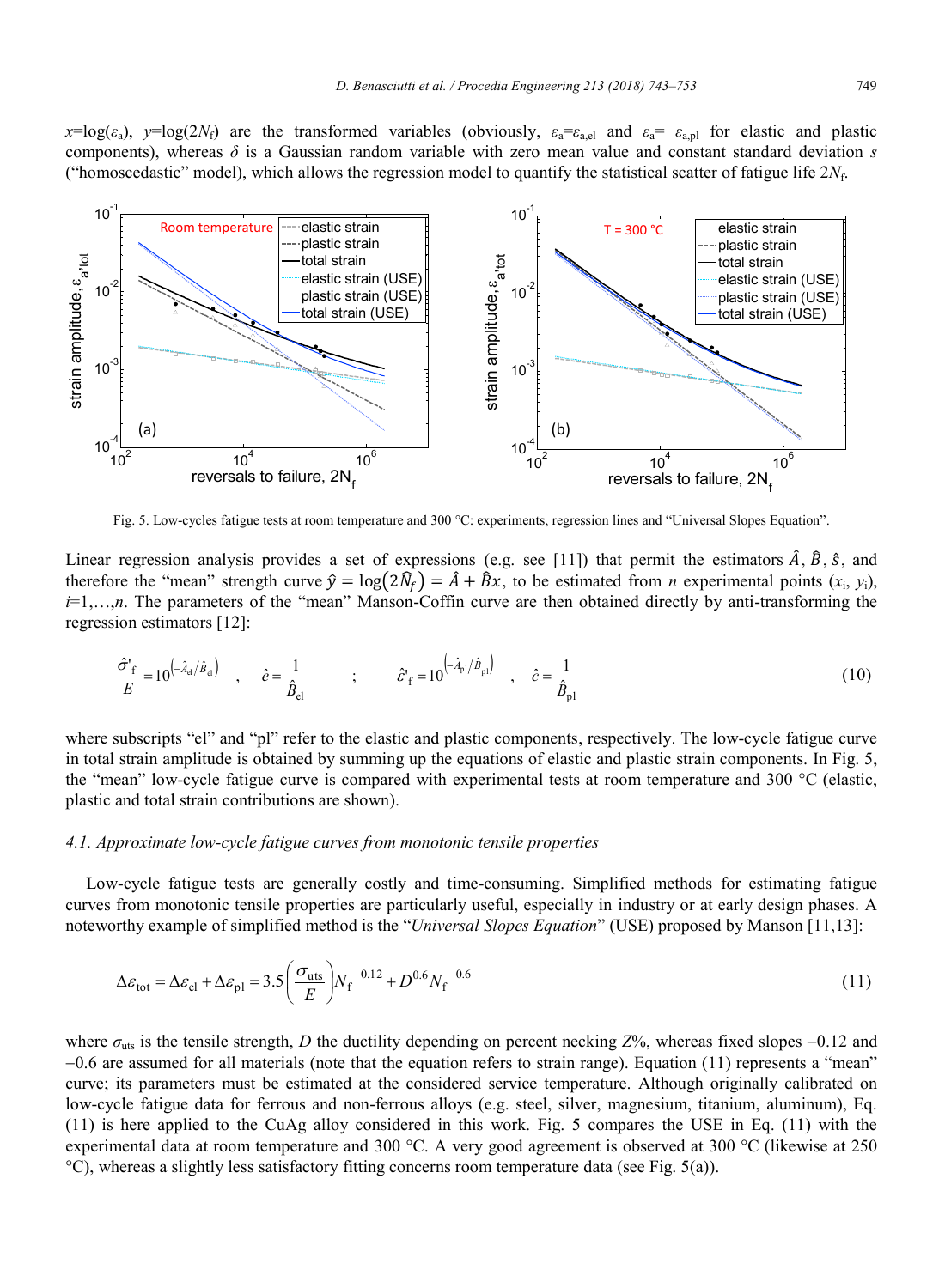### *4.2. Statistical analysis and design curves*

The "mean" low-cycle fatigue curve  $\hat{y} = \hat{A} + \hat{B}x$  is defined for a failure probability  $\alpha$ =50%, which is too high to be accepted in design. A suitably higher safety margin (i.e. a much lower probability) has to be specified, so that a design curve (shifted on the left side of the "mean" curve) is obtained:

$$
\hat{y}_d = \hat{y} - k_{\alpha, \beta, n, x} \cdot \hat{s} \tag{12}
$$

where  $k_{\alpha \beta_0 n}$  is a statistical factor depending on the failure probability  $\alpha$  and confidence level  $\beta$  (if required), on the sample size *n* (i.e. number of fatigue tests) and on the particular strain amplitude  $x = \log(\varepsilon_a)$  at which life  $\hat{y}_d = \log(2N_{\text{fd}})$ is computed.

In the literature, several methods are available to evaluate the design curves (i.e. the value of  $k_{\alpha,\beta,n,x}$  and the percentile  $\hat{y}_d$ : i) deterministic method ("2 or 3 sigma"), ii) statistical method, which can be further divided into methods for evaluating the confidence interval, tolerance interval and prediction interval [14].

In the most general case in which  $k_{\alpha,\beta,n,x}$  explicitly depends on the amplitude *x*, the design curve has a "hyperbolic" shape (it is not a straight line). Approximate statistical methods are nevertheless available to evaluate a constant factor  $k_{\alpha,\beta,n}$  that is independent of x. In this case, the design curve is straight and shifted on the left side of the "mean", according to the expression:

$$
\hat{y}_d = (\hat{A} - k_{\alpha,\beta,n} \cdot \hat{s}) + \hat{B}x \tag{13}
$$

where  $\hat{A}_{\alpha,\beta} = \hat{A} - k_{\alpha,\beta,n} \cdot \hat{s}$  is a new constant that is function of failure probability  $\alpha$  (survival probability is 1– $\alpha$ ) and confidence *β*. These approximate methods are particularly useful, as they permit the parameters  $\sigma'_{f}$ ,  $\varepsilon'_{f}$  of the Manson-Coffin curves to be obtained according to the following quite simple expressions:

$$
\left(\frac{\hat{\sigma}'_{\rm f}}{E}\right)_{\rm d} = 10^{\left[-\left(\hat{\lambda}_{\rm el} - k\hat{s}\right)/\hat{B}_{\rm el}\right]} \qquad \left(\hat{\varepsilon}'_{\rm f}\right)_{\rm d} = 10^{\left[-\left(\hat{\lambda}_{\rm pl} - k\hat{s}\right)/\hat{B}_{\rm pl}\right]} \qquad (14)
$$

The slopes of the elastic and plastic strain components are equal to the exponents *e*, *c* resulting from the linear regression analysis (the design curve is indeed a straight line translated with respect to the regression line). In the next paragraphs particular attention is addressed on the approximate methods that give a constant value of *k* and therefore permit the Manson-Coffin design curve to be defined according to Eq. (14).

### *4.2.1. Deterministic method ("2 or 3 sigma")*

According to this approach, the regression estimators coincide with the "real" parameters:  $\hat{A} = A$ ,  $\hat{B} = B$ ,  $\hat{s} = s$ . The variable *y* is thus Gaussian with mean value  $\hat{y}$  and standard deviation *s*. By using the cumulative probability function  $\Phi(z)$  for the standard Gaussian variable *z*, it is possible to evaluate  $k_{\text{det}}=z_{1\text{-}a}= \Phi^{-1}(1-a)$  for a given survival probability  $1-\alpha$ . As an example, for a failure probability  $\alpha=1\%$  it follows:  $k_{\text{det}}= z_{0.99}=2.3263$ . This approach is not conservative, as it neglects the statistical uncertainty of  $\hat{A}$ ,  $\hat{B}$  and  $\hat{S}$  [14].

#### *4.2.2. One-side tolerance interval method*

A tolerance interval defines a region enclosing a percentage of the population of a given random variable. Calculating the tolerance interval is trivial for a Gaussian distribution with known mean value *μ* and standard deviation *s*. As an example, 95% of a Gaussian distribution falls within the two-side interval  $\mu$   $\pm$ 1.96s, where *z*0.975=Φ-1 (0.975)=1.96.

If the Gaussian variable  $y = \log(2N_f)$  is considered, the value  $\hat{y}_d$  defined from the design curve Eq. (12) identifies a one-side interval  $y \leq \hat{y}_d$ , which encloses a percentage  $\alpha$  of the values *y*. For the variable *y*, however, the regression analysis only gives the estimators (and not the "true" values) of both the mean value  $\hat{A} + \hat{B}x$  and the standard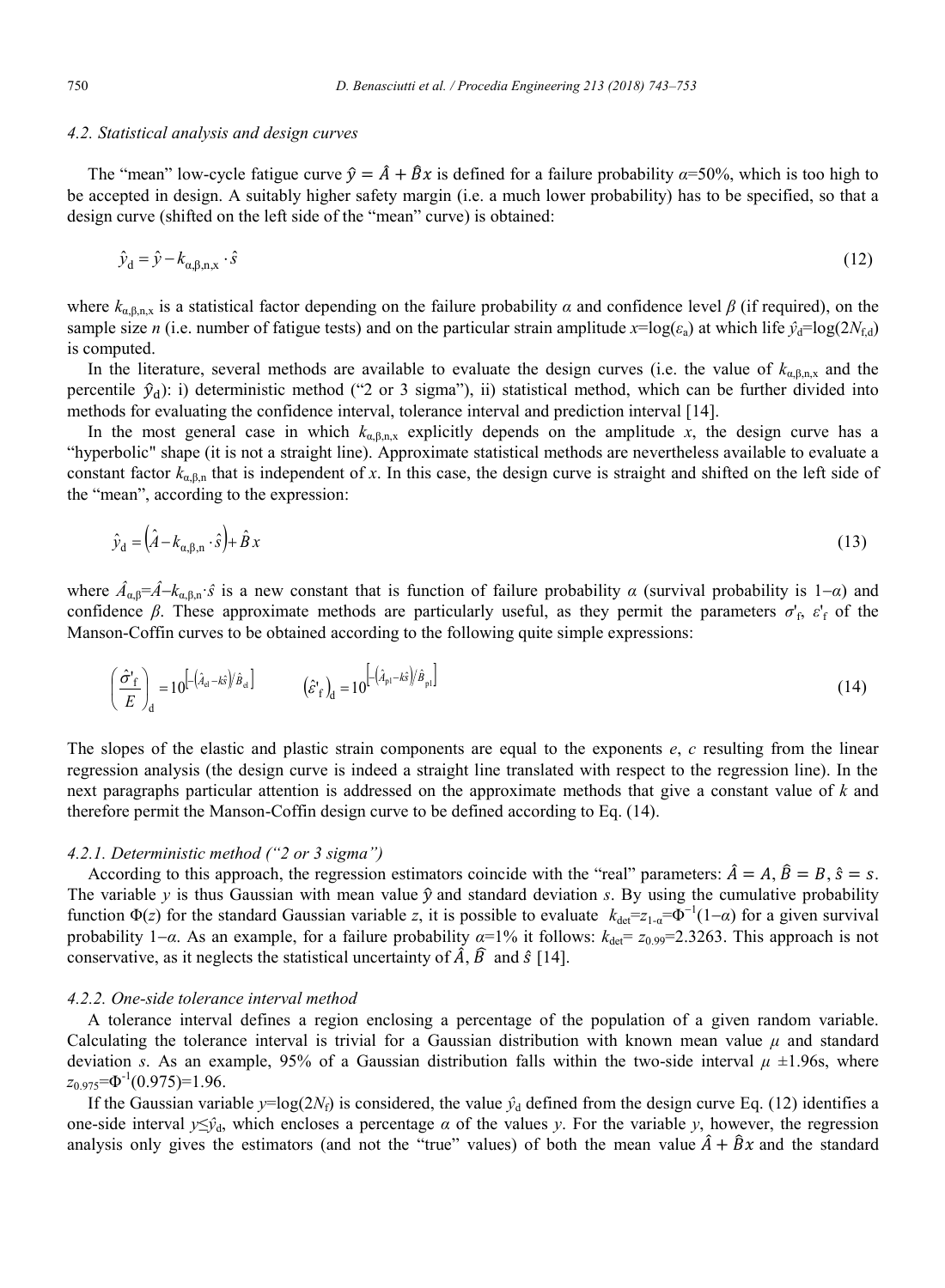deviation  $\hat{s}$ . It follows that a statistical uncertainty is introduced, which does not allow the function  $\Phi(z)$  to be used for evaluating factor  $k$  (as in the "deterministic method").

A different approach taking into account also the confidence *β* of the estimates is therefore necessary to evaluate *k*. The goal is to determine a value  $k_{\alpha,\beta,n}$  that defines the lower bound  $\hat{y}_d$  of the one-side tolerance interval  $y \leq \hat{y}_d$ , which is expected to contain (with a predetermined confidence  $\beta$ ) a percentage  $\alpha$  of the values *y*. Factor  $k_{\alpha,\beta,n}$ depends on the failure probability *α*, on the confidence level *β* and on the size *n* of the statistical sample. For a Gaussian distribution, the values of  $k_{\alpha,\beta,n}$  are tabulated [14]. As an example, if  $n=7$ ,  $\alpha=1\%$ ,  $\beta=90\%$ , it is  $k_{\alpha,\beta,n}=3.9720$ . The design curve  $\hat{y}_d = \hat{y} - k_{\alpha \beta n} \cdot \hat{s}$  obtained by this method ensures that in the long run, 100*β*% of times, failures at  $\hat{y} \leq \hat{y}_d$ occur with probability *α*.

The tolerance interval method provides a constant  $k_{\alpha,\beta,n}$  along the whole amplitude interval x and it thus returns a straight design line. The method is, however, correct only if a single random variable is considered. In the regression case (two variables), the method is only approximate, as it neglects the statistical uncertainty of regression estimators [14].

If the tolerance interval method is applied to linear regression ("Owen's method"), the  $k_{\alpha\beta\beta\gamma}$  factor also depends on the strain level *x* and the design curve is not straight any more. This approach raises some practical difficulties, yet. A possible approximation ("approximate Owen's method") consists in considering a value (*k*α,β,n)app constant on the whole *x* interval. It is therefore possible to define the design curve as the straight line  $\hat{y}_d = \hat{y}_d - (k_{\alpha,\beta,n})_{\text{app}} \hat{s}$ . Omitting the theoretical details (see [15]), the values of  $(k_{\alpha,\beta,n})_{app}$  are tabulated in [16] for different values of *n*,  $\alpha$  and  $\beta$  (in [15] some values are not correct, yet). As an example, given  $n=7$ ,  $\alpha=1\%$ ,  $\beta=90\%$ , it is  $(k_{\alpha,\beta,n})_{\text{app}}=4.3187$ .

#### *4.2.3. Prediction interval method*

A prediction interval defines a region where a future value of a random variable is likely to fall with a certain probability. In this case, the uncertainty of the future observation has to be added to that of estimators  $\hat{A}$ ,  $\hat{B}$ ,  $\hat{S}$ .

In the expression of the prediction interval (see [17]),  $k_{a,n,x}$  is a "*t*-Student" random variable that depends on the failure probability *α*, on the strain amplitude *x* and on the sample size *n*. As a result, the design curve is not straight. In [17] an approximate method (called "*equivalent prediction interval*", EPI) was proposed to evaluate a constant  $(k_{a,n})_{EPI}$  factor. The method basically assumes that the Gaussian variable *y* has a constant standard deviation  $\sigma_0 = \hat{s} \cdot g_{\alpha,n}$ , calculated by introducing a correction factor  $g_{\alpha,n}$  (which assesses the uncertainty of the estimators  $\hat{A}$ ,  $\hat{B}$ ,  $\hat{s}$ ). The following expressions (for 6≤*n*≤50, 0.01≤*α*≤0.15) were proposed in [17]:

$$
g_{\alpha,n} = \exp[\Lambda(\alpha)\{\ln n\}^{-\Psi(\alpha)}\} \quad ; \qquad \Lambda(\alpha) = 1.56 \left[\tanh^{-1}(1-\alpha)\right]^{1.12} \quad ; \quad \Psi(\alpha) = 3.32 - 1.7\alpha \tag{15}
$$

Once the value of  $\sigma_0$  is determined, the design curve is  $\hat{y}_{EPI} = \hat{y} - (k_{\text{det}} \cdot g_{\alpha,n})\hat{s}$ . It is finally possible to define  $k_{EPI} =$  $k_{\text{det}} g_{\alpha,n}$ , where  $k_{\text{det}}$  is the factor evaluated by the deterministic method (see Sec. 4.2.1). As an example, given *n*=7,  $\alpha$ =1%, it is  $k_{\text{EPI}}$  =3.8924.

#### *4.2.4. Results*

As an example, Fig. 6 plots the Manson-Coffin design curves (only plastic strain component) estimated by the previously proposed statistical methods applied to experimental data at 300 °C (*n*=7), for a failure probability *α*=1% and confidence *β*=90%. The analysis was also performed for the elastic part, although not shown here. Table 2 summarizes the obtained values of the parameters  $\sigma'_f$ ,  $\varepsilon'_f$ ,  $e$ ,  $c$ . The Manson-Coffin design curve in elastic  $\varepsilon_{a,el}$ , plastic  $\varepsilon_{a,pl}$  and total  $\varepsilon_{a,tot}$  strain amplitude is obtained by introducing in Eq.(9) the values of Table 2.

For both elastic and plastic strain components, the tolerance interval method ("approximate Owen's method") provides the most conservative curve (i.e. that laying on the most left-side from the regression line), whereas both the one-side tolerance interval approach and the EPI approach provide overlapped lines, slightly shifted to the right. The deterministic method gives, instead, the less conservative design curve, i.e. that closest to the regression line.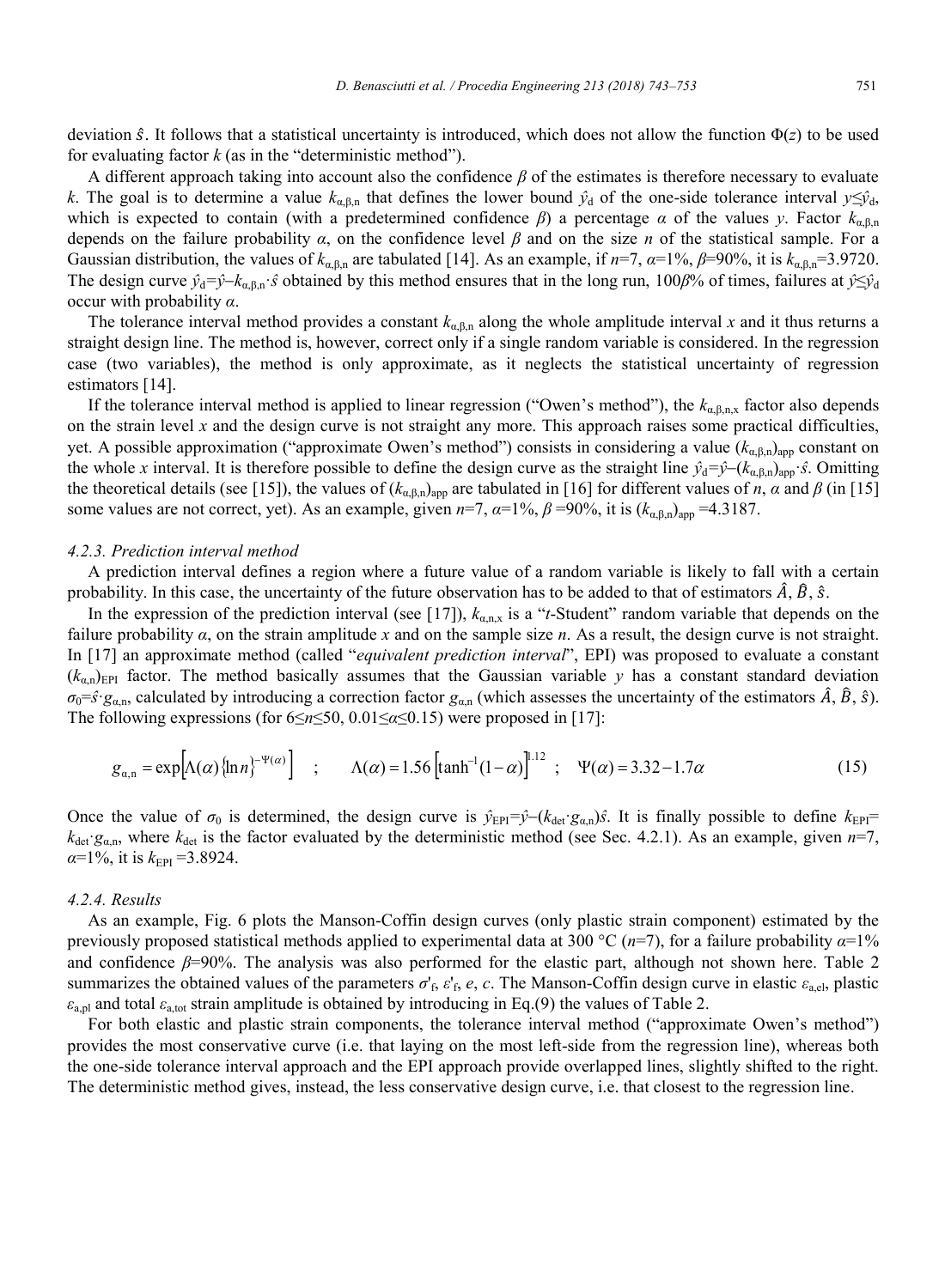

Fig. 6. Design curves for data at 300 °C, referred to failure probability *α*=1% and confidence *β*=90%, expressed as a function of the amplitude of: (a) plastic strain; (b) total strain.

Besides the low-cycle design curves, in design it is also of interest to know the strain amplitude  $(\varepsilon_{a,\text{tot}})_{\text{d}}$  for a prescribed number of reversals to failure  $(2N_f)_d$ . The last column of Table 2 presents the design values of strain amplitude for  $(2N_f)<sub>f</sub>=2.10<sup>5</sup>$ . As already observed, the assessment based on the tolerance interval method for the regression case ("approximate Owen's method") gives the most conservative value, 30% lower than the value from the "mean" (regression) line.

Table 2. Parameters of Manson-Coffin equation ("mean" and design curve) for experimental data at 300 °C.

| Method                          | k      | $\sigma^{\prime}$ of $E$ | e         | $\varepsilon'$ f | $\mathfrak c$ | $(\varepsilon_{\text{tot,a}})_{\text{d}}$ $^{\text{b}}$ |
|---------------------------------|--------|--------------------------|-----------|------------------|---------------|---------------------------------------------------------|
| linear regression               | ۰      | 0.00244                  | $-0.1125$ | 0.57468          | $-0.6035$     | 0.00122                                                 |
| $\alpha = 1\%$ <sup>a</sup>     |        |                          |           |                  |               |                                                         |
| deterministic method            | 2.3263 | 0.00227                  | $-0.1125$ | 0.38764          | $-0.6035$     | 0.00099                                                 |
| $\alpha=1\%$                    |        |                          |           |                  |               |                                                         |
| EPI                             | 3.8924 | 0.00217                  | $-0.1125$ | 0.29738          | $-0.6035$     | 0.00088                                                 |
| $\alpha=1\%, n=7$               |        |                          |           |                  |               |                                                         |
| 1D tolerance interval           | 3.9720 | 0.00216                  | $-0.1125$ | 0.29340          | $-0.6035$     | 0.00087                                                 |
| $(\alpha=1\%, \beta=90\%, n=7)$ |        |                          |           |                  |               |                                                         |
| 1D tolerance interval (Owen)    | 4.3187 | 0.00214                  | $-0.1125$ | 0.27667          | $-0.6035$     | 0.00085                                                 |
| $(\alpha=1\%, \beta=90\%, n=7)$ |        |                          |           |                  |               |                                                         |

<sup>a</sup>= failure probability; *β*=confidence; *n*=sample size

<sup>b</sup> values referred to design life  $(2N<sub>f</sub>)<sub>d</sub>=2.10<sup>5</sup>$ 

### **5. Conclusions**

This work deals with an experimental characterization of a CuAg0.1 alloy used in thermo-mechanical applications. Results of low-cycle fatigue tests at three different temperatures (room temperature, 250 °C, 300 °C) were considered. The experimental cyclic response was used to identify the parameters of non-linear kinematic and isotropic plasticity models. The Chaboche model (three pairs of *C*, *γ*) has shown the best agreement with measured stabilized stress-strain cycles. The calibration of the non-linear isotropic model was then performed by considering the whole evolution of cycles, which showed a softening behavior. The statistical analysis of low-cycle fatigue data was finally performed to estimate the "mean" Manson-Coffin curve and also the design curves (at given failure probability and confidence) by approximate statistical methods that make use of simple analytical formula for evaluating curve parameters. Compared to the "mean" fatigue line, the design strain amplitude was shown to decrease up to 30%.